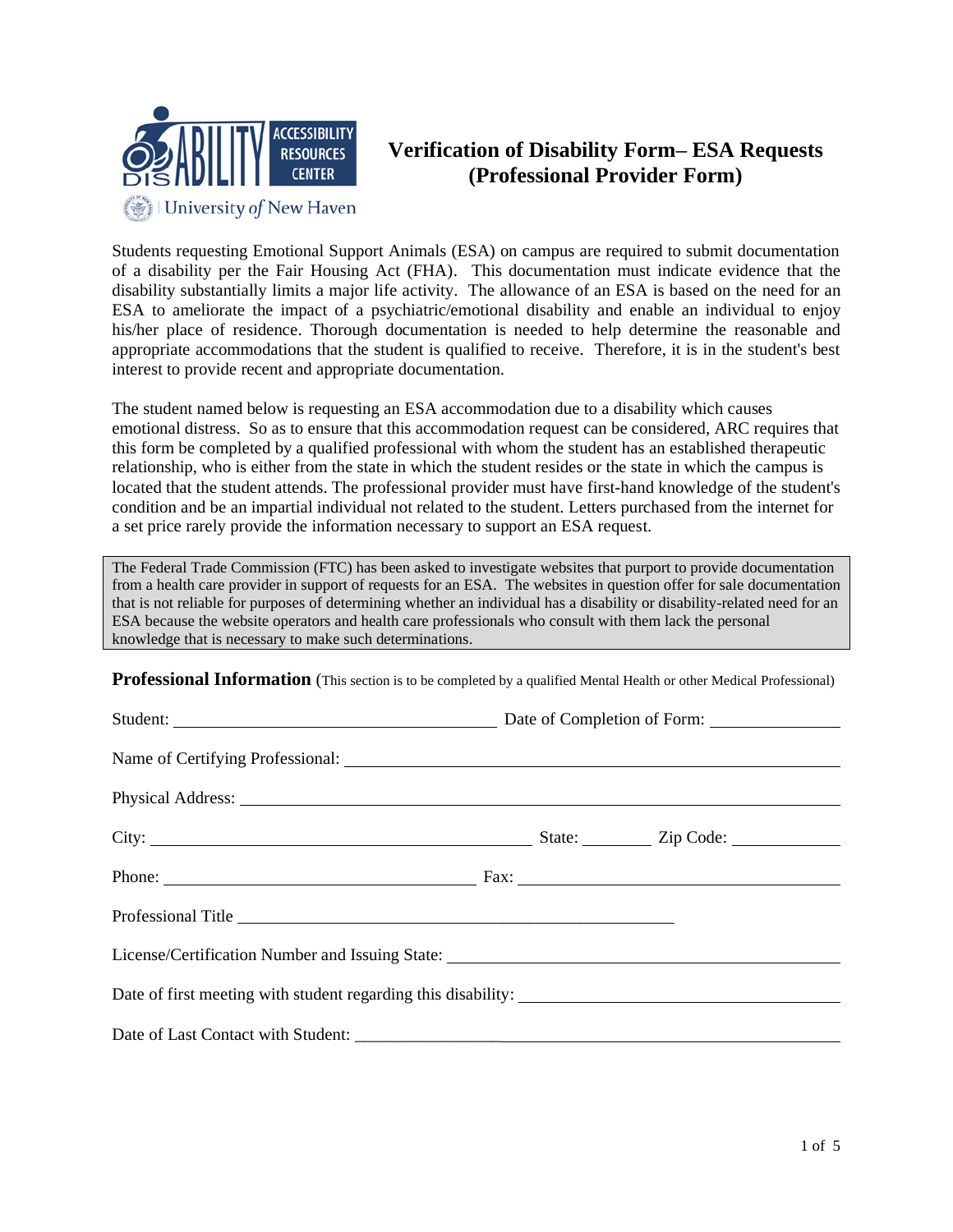## **Diagnostic Assessment**

*Requests for an Emotional Support Animal: please complete the appropriate sections (\*) that verify disability, functional limitations of the individual that limits his/her ability to participate in the university housing program, how the ESA mitigates those factors, and include your credentials.*

*\*Primary disability***:**

**\***Date of Diagnosis:

**\*** How long is this student's condition indicated above likely to persist:  $\Box$  temporary 0-6 mos  $\Box$  6 mos - 1 year  $\Box$  1 – 5 years  $\Box$  lifelong

## **Diagnostic Information**

**\***If psychological instruments were used, please identify the instrument(s) used and the interpretation that supports the diagnosis of the disorder and its severity. (Use attachments as required.)

**\***What are the recommended therapeutic interventions?

**\***Please indicate the student's functional limitation(s) and the severity of the limitation(s) that are impacted, and if an Emotional Support Animal is recommended, indicate limitations supported by the animal. In **Comments,** please indicate what the animal does that makes the student more functional.

| <b>Functional Limitation</b> | <b>Mild</b> | Moderate | <b>Severe</b> | <b>Comments</b> |
|------------------------------|-------------|----------|---------------|-----------------|
| <b>Caring for Oneself</b>    |             |          |               |                 |
|                              |             |          |               |                 |
| <b>Performing manual</b>     |             |          |               |                 |
| tasks                        |             |          |               |                 |
| <b>Sleeping</b>              |             |          |               |                 |
|                              |             |          |               |                 |
| <b>Eating</b>                |             |          |               |                 |
|                              |             |          |               |                 |
| <b>Speaking</b>              |             |          |               |                 |
|                              |             |          |               |                 |
| Learning                     |             |          |               |                 |
|                              |             |          |               |                 |
| <b>Reading</b>               |             |          |               |                 |
|                              |             |          |               |                 |
| Concentrating                |             |          |               |                 |
|                              |             |          |               |                 |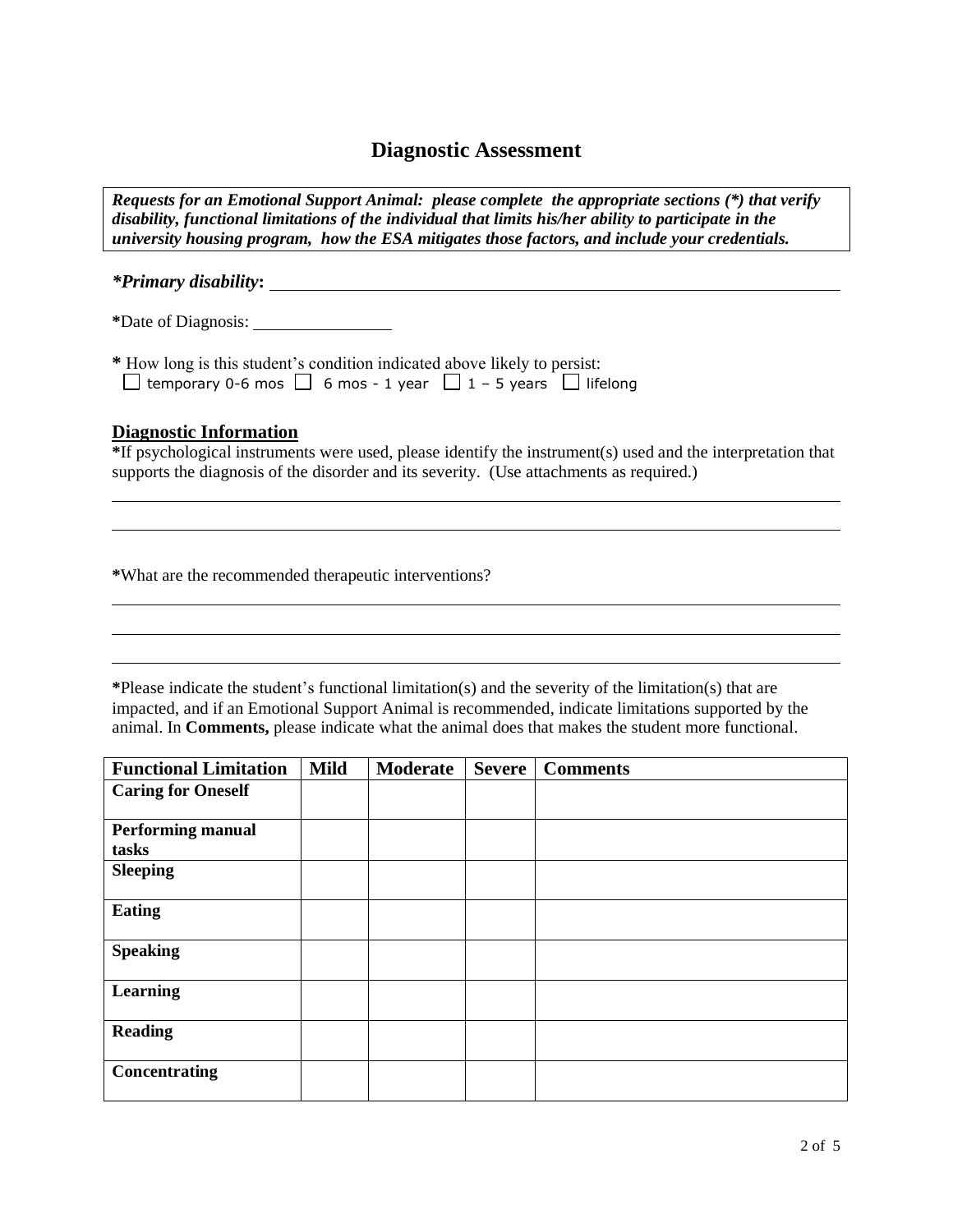| <b>Thinking</b>      |  |  |
|----------------------|--|--|
| <b>Communicating</b> |  |  |
| Other (specify)      |  |  |

**\***Please indicate below how the above functional limitations impact the student's ability to fully enjoy his/her living space.

\_\_\_\_\_\_\_\_\_\_\_\_\_\_\_\_\_\_\_\_\_\_\_\_\_\_\_\_\_\_\_\_\_\_\_\_\_\_\_\_\_\_\_\_\_\_\_\_\_\_\_\_\_\_\_\_\_\_\_\_\_\_\_\_\_\_\_\_\_\_\_\_\_\_\_\_\_\_\_\_\_\_\_\_\_ \_\_\_\_\_\_\_\_\_\_\_\_\_\_\_\_\_\_\_\_\_\_\_\_\_\_\_\_\_\_\_\_\_\_\_\_\_\_\_\_\_\_\_\_\_\_\_\_\_\_\_\_\_\_\_\_\_\_\_\_\_\_\_\_\_\_\_\_\_\_\_\_\_\_\_\_\_\_\_\_\_\_\_\_\_ \_\_\_\_\_\_\_\_\_\_\_\_\_\_\_\_\_\_\_\_\_\_\_\_\_\_\_\_\_\_\_\_\_\_\_\_\_\_\_\_\_\_\_\_\_\_\_\_\_\_\_\_\_\_\_\_\_\_\_\_\_\_\_\_\_\_\_\_\_\_\_\_\_\_\_\_\_\_\_\_\_\_\_\_\_

**\***Please indicate how the requested ESA mitigates the above functional limitations to enable the student to utilize his/her living space. \_\_\_\_\_\_\_\_\_\_\_\_\_\_\_\_\_\_\_\_\_\_\_\_\_\_\_\_\_\_\_\_\_\_\_\_\_\_\_\_\_\_\_\_\_\_\_\_\_\_\_\_\_\_\_\_\_\_\_\_\_\_\_\_\_\_\_\_\_\_\_\_\_\_\_\_\_\_\_\_\_\_\_\_\_

\_\_\_\_\_\_\_\_\_\_\_\_\_\_\_\_\_\_\_\_\_\_\_\_\_\_\_\_\_\_\_\_\_\_\_\_\_\_\_\_\_\_\_\_\_\_\_\_\_\_\_\_\_\_\_\_\_\_\_\_\_\_\_\_\_\_\_\_\_\_\_\_\_\_\_\_\_\_\_\_\_\_\_\_\_

\_\_\_\_\_\_\_\_\_\_\_\_\_\_\_\_\_\_\_\_\_\_\_\_\_\_\_\_\_\_\_\_\_\_\_\_\_\_\_\_\_\_\_\_\_\_\_\_\_\_\_\_\_\_\_\_\_\_\_\_\_\_\_\_\_\_\_\_\_\_\_\_\_\_\_\_\_\_\_\_\_\_\_\_\_ \_\_\_\_\_\_\_\_\_\_\_\_\_\_\_\_\_\_\_\_\_\_\_\_\_\_\_\_\_\_\_\_\_\_\_\_\_\_\_\_\_\_\_\_\_\_\_\_\_\_\_\_\_\_\_\_\_\_\_\_\_\_\_\_\_\_\_\_\_\_\_\_\_\_\_\_\_\_\_\_\_\_\_\_\_ \_\_\_\_\_\_\_\_\_\_\_\_\_\_\_\_\_\_\_\_\_\_\_\_\_\_\_\_\_\_\_\_\_\_\_\_\_\_\_\_\_\_\_\_\_\_\_\_\_\_\_\_\_\_\_\_\_\_\_\_\_\_\_\_\_\_\_\_\_\_\_\_\_\_\_\_\_\_\_\_\_\_\_\_\_

**\***Please provide a statement on how the need for the ESA relates to the ability of the student to use and gain benefit fom university housing.

**\*** If the student is currently living on campus, what has changed about the student's condition that warrants an ESA at this time?

\*If the student does not currently own an ESA, have you discussed with the student the possible impact of the additional responsibilities of caring for an animal while attending school? [ ] Yes [ ] No

\_\_\_\_\_\_\_\_\_\_\_\_\_\_\_\_\_\_\_\_\_\_\_\_\_\_\_\_\_\_\_\_\_\_\_\_\_\_\_\_\_\_\_\_\_\_\_\_\_\_\_\_\_\_\_\_\_\_\_\_\_\_\_\_\_\_\_\_\_\_\_\_\_\_\_\_\_\_\_\_\_\_\_\_\_ \_\_\_\_\_\_\_\_\_\_\_\_\_\_\_\_\_\_\_\_\_\_\_\_\_\_\_\_\_\_\_\_\_\_\_\_\_\_\_\_\_\_\_\_\_\_\_\_\_\_\_\_\_\_\_\_\_\_\_\_\_\_\_\_\_\_\_\_\_\_\_\_\_\_\_\_\_\_\_\_\_\_\_\_\_

\* Is the animal being prescribed as a part of the student's mental health treatment plan? [ ] Yes [ ] No

\_\_\_\_\_\_\_\_\_\_\_\_\_\_\_\_\_\_\_\_\_\_\_\_\_\_\_\_\_\_\_\_\_\_\_\_\_\_\_\_\_\_\_\_\_\_\_\_\_\_\_\_\_\_\_\_\_\_\_\_\_\_\_\_\_\_\_\_\_\_\_\_\_\_\_\_\_\_\_\_\_\_\_\_\_ \_\_\_\_\_\_\_\_\_\_\_\_\_\_\_\_\_\_\_\_\_\_\_\_\_\_\_\_\_\_\_\_\_\_\_\_\_\_\_\_\_\_\_\_\_\_\_\_\_\_\_\_\_\_\_\_\_\_\_\_\_\_\_\_\_\_\_\_\_\_\_\_\_\_\_\_\_\_\_\_\_\_\_\_\_ \_\_\_\_\_\_\_\_\_\_\_\_\_\_\_\_\_\_\_\_\_\_\_\_\_\_\_\_\_\_\_\_\_\_\_\_\_\_\_\_\_\_\_\_\_\_\_\_\_\_\_\_\_\_\_\_\_\_\_\_\_\_\_\_\_\_\_\_\_\_\_\_\_\_\_\_\_\_\_\_\_\_\_\_\_

\_\_\_\_\_\_\_\_\_\_\_\_\_\_\_\_\_\_\_\_\_\_\_\_\_\_\_\_\_\_\_\_\_\_\_\_\_\_\_\_\_\_\_\_\_\_\_\_\_\_\_\_\_\_\_\_\_\_\_\_\_\_\_\_\_\_\_\_\_\_\_\_\_\_\_\_\_\_\_\_\_\_\_\_\_ \_\_\_\_\_\_\_\_\_\_\_\_\_\_\_\_\_\_\_\_\_\_\_\_\_\_\_\_\_\_\_\_\_\_\_\_\_\_\_\_\_\_\_\_\_\_\_\_\_\_\_\_\_\_\_\_\_\_\_\_\_\_\_\_\_\_\_\_\_\_\_\_\_\_\_\_\_\_\_\_\_\_\_\_\_

\*Please describe the impact on the student's mental health if the request cannot be granted:

**\*** Describe any possible alternatives that would support this student's mental health while attending college if this request cannot be granted? Please list: \_\_\_\_\_\_\_\_\_\_\_\_\_\_\_\_\_\_\_\_\_\_\_\_\_\_\_\_\_\_\_\_\_\_\_\_\_\_\_\_\_\_